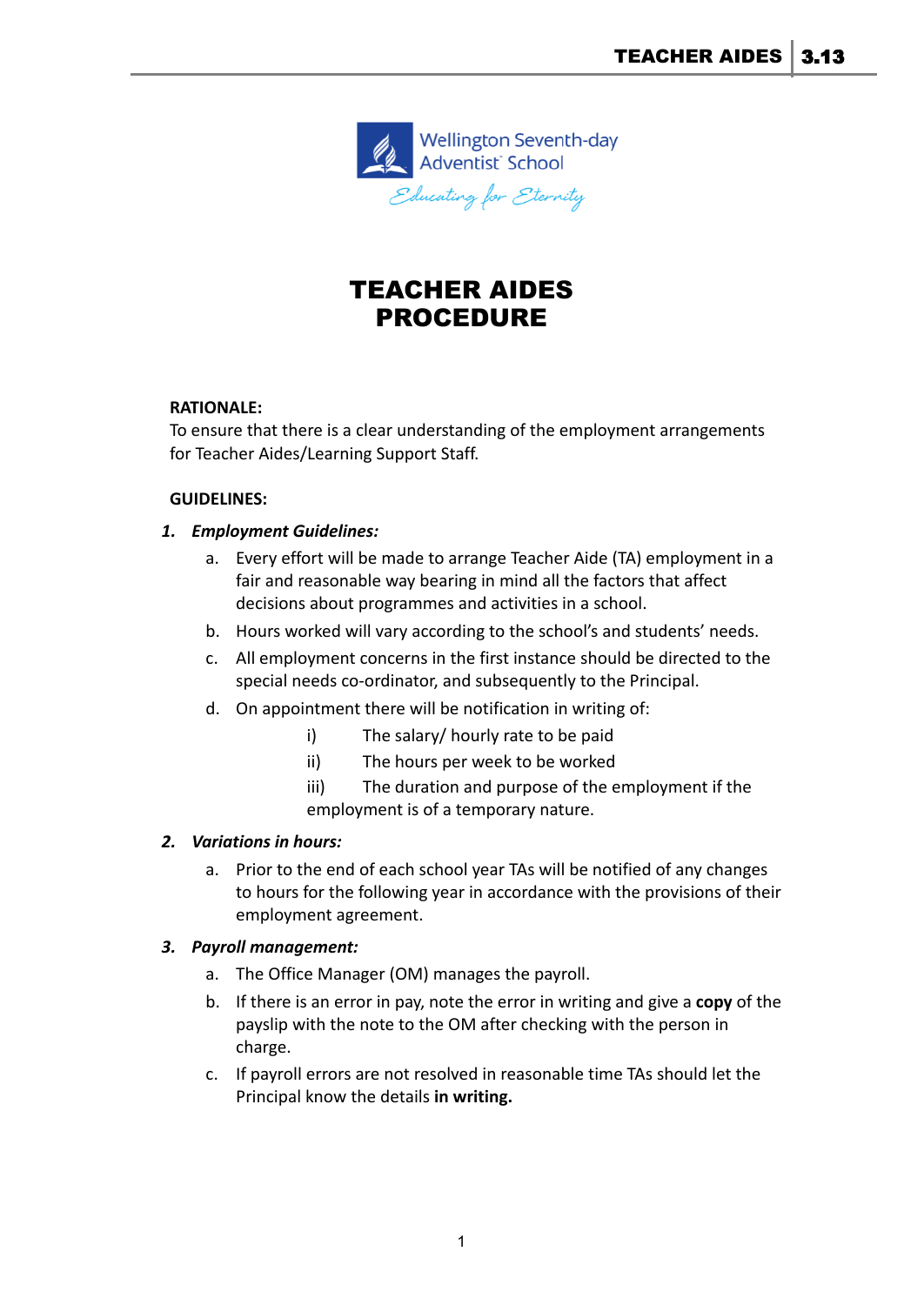## *4. Procedure during a pupil's absence:*

- a. Employment continues during a pupil's short-term absence. The class teacher or special needs coordinator can ask a TA to undertake any tasks to support either the pupil's work or the work of the class as a whole.
- b. During a pupil's long-term absence a TA's hours of work may be varied in accordance with the Collective Agreement.

#### *5. Reimbursement of expenses:*

- a. If asked to undertake tasks as part of their work that involves additional expense they should clarify the matter before they undertake the work. This includes costs such as materials and the cost of running a car and attendance at IEP meetings.
- b. In general the class teacher will be responsible for meeting the cost of any such expenses out of the relevant budget allocation they have access to, or by discussing options with the Special Needs Coordinator in advance.

## *6. Professional development:*

a. Professional development related to support for specific pupils should be planned in conjunction with the pupil's classroom teachers. ORRS pupils have a funding allocation that can be used, amongst other things, for professional development.

#### **B. Other guidelines**

## *1. Pupils' programmes:*

a. The pupil's classroom teacher will guide TAs and support them in planning and carrying out the programme for the pupils they work with.

#### *2. Care of children:*

- a. TAs are at all times responsible for the safety and well-being of children they work with.
- b. TAs must be familiar with and follow the school's guidelines for identifying and reporting suspected abuse.

## *3. Relationships with children:*

a. Special needs children sometimes have significant emotional as well as educational and social needs. TAs should maintain clear boundaries in their work with pupils. This means among other things avoiding a personal emotional relationship with the child and in general not becoming involved outside of the planned support programme at the school.

#### *4. Working alone with a child:*

a. When working 1:1 with the child TAs should do so only in a room where outsiders can see into the room. They should never work behind a closed door unless there is a glass panel in the door.